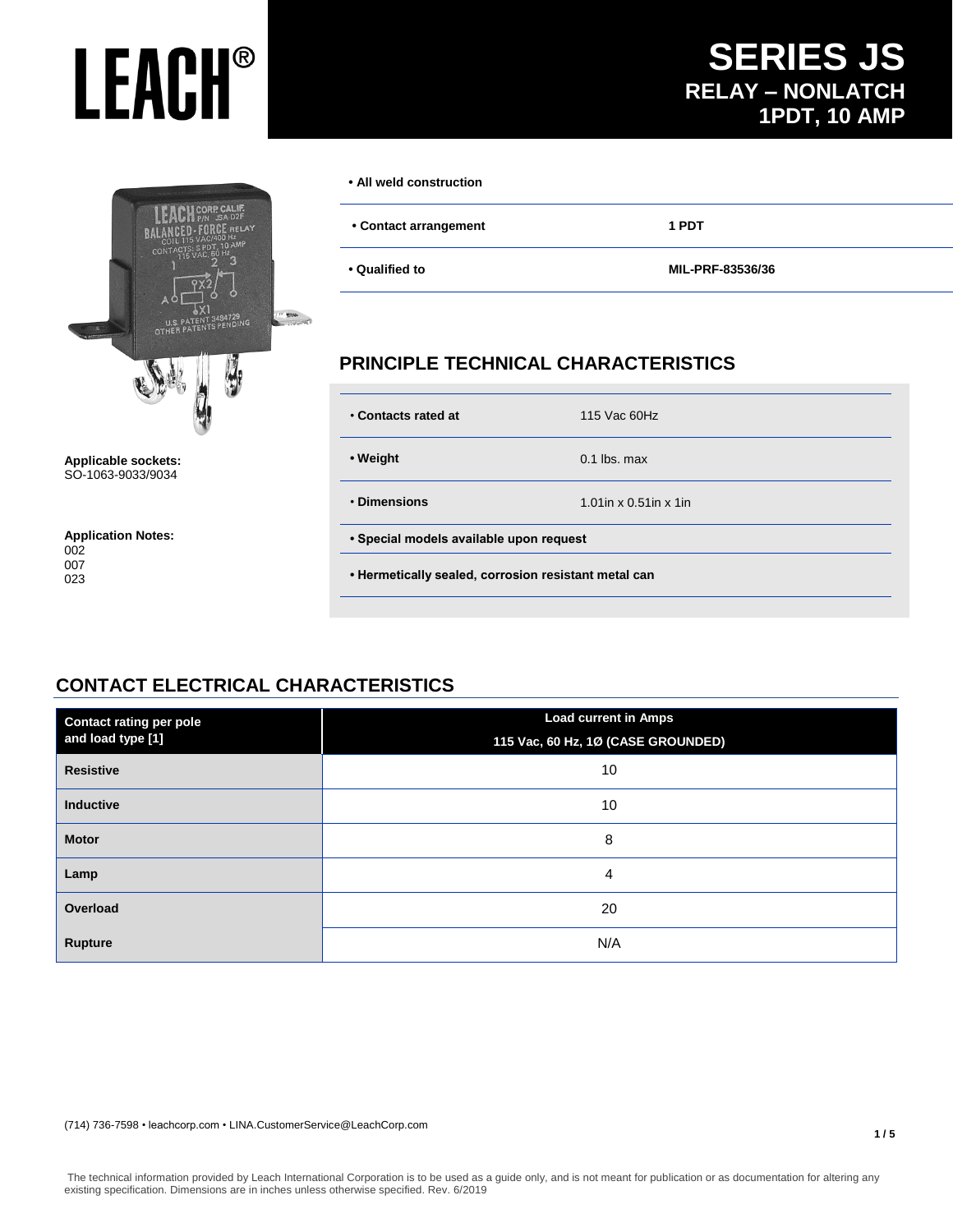## **COIL CHARACTERISTICS (Vdc/Vac)**

| CODE                                                                                       | A            | в            | C                               | М      | N [5]        | R [5]        | V <sub>[5]</sub>                |
|--------------------------------------------------------------------------------------------|--------------|--------------|---------------------------------|--------|--------------|--------------|---------------------------------|
| Nominal operating voltage                                                                  | 28           | 12           | 6                               | 48     | 28           | 12           | 6                               |
| <b>Maximum operating voltage</b>                                                           | 29           | 14.5         | 7.3                             | 50     | 29           | 14.5         | 7.3                             |
| Maximum pickup voltage                                                                     |              |              |                                 |        |              |              |                                 |
| - Cold coil at +125° C                                                                     | 18           | 9            | 4.5                             | 36     | 18           | 9            | 4.5                             |
| - During high temp test at +125° C                                                         | 19.8         | 9.9          | 5                               | 38     | 19.8         | 9.9          | 5                               |
| - During continuous current test at +125° C                                                | 22.5         | 11.25        | 5.7                             | 42     | 22.5         | 11.25        | 5.7                             |
| Maximum drop-out voltage                                                                   | 7            | 4.5          | 2.5                             | 14     |              | 4.5          | 2.5                             |
| Coil resistance $\Omega \pm 10\%$ at +25° C or max coil<br>current (AMPS) at $+25^\circ$ C | $320 \Omega$ | $80\ \Omega$ | $20 \Omega$<br>$+20%$<br>$-10%$ | 1000 Ω | $320 \Omega$ | $80\ \Omega$ | 20 $\Omega$<br>$+20%$<br>$-10%$ |

## **GENERAL CHARACTERISTICS**

| <b>Temperature range</b>                               | -70 $^{\circ}$ C to +125 $^{\circ}$ C          |  |  |  |
|--------------------------------------------------------|------------------------------------------------|--|--|--|
| Minimum operating cycles (life) at rated load          | 25,000                                         |  |  |  |
| Minimum operating cycles (life) at 25% rated load      | 100,000                                        |  |  |  |
| Dielectric strength at sea level                       |                                                |  |  |  |
| - All circuits to ground and circuit to circuit        | 1250 Vrms                                      |  |  |  |
| - Coil to ground and coil to coil                      | 1000 Vrms                                      |  |  |  |
| Dielectric strength at altitude 80,000 ft              | 500 Vrms [2]                                   |  |  |  |
| <b>Insulation resistance</b>                           |                                                |  |  |  |
| - Initial (500 Vdc)                                    | 100 M $\Omega$ min                             |  |  |  |
| - After environmental tests (500 Vdc)                  | 50 M $\Omega$ min                              |  |  |  |
| Sinusoidal vibration (A, D and J mounting)             | 0.12 d.a. / 10 to 70 Hz<br>30G / 70 to 3000 Hz |  |  |  |
| <b>Random vibration</b>                                |                                                |  |  |  |
| - Applicable specification                             | MIL-STD-202                                    |  |  |  |
| - Method                                               | 214                                            |  |  |  |
| - Test condition - A, D and J mounting                 | 1G (0.4G <sup>2</sup> /Hz, 50 to 2000 Hz)      |  |  |  |
| - Duration                                             | 15 minutes each plane                          |  |  |  |
| Shock (A, D and J mounting)                            | 200G / 6 ms                                    |  |  |  |
| Maximum contact opening time under vibration and shock | $10 \mu s$                                     |  |  |  |
| Operate time at nominal voltage - Series JS @ 25°C     | 10 ms max                                      |  |  |  |
| Release time at nominal voltage - Series JS @ 25°C     | 10 ms max                                      |  |  |  |
| Contact make bounce at nominal voltage @ 25°C          | 1 ms max                                       |  |  |  |
| Contact release break bounce at nominal voltage @ 25°C | $0.1$ ms max                                   |  |  |  |

Unless otherwise noted, the specified temperature range applies to all relay characteristics.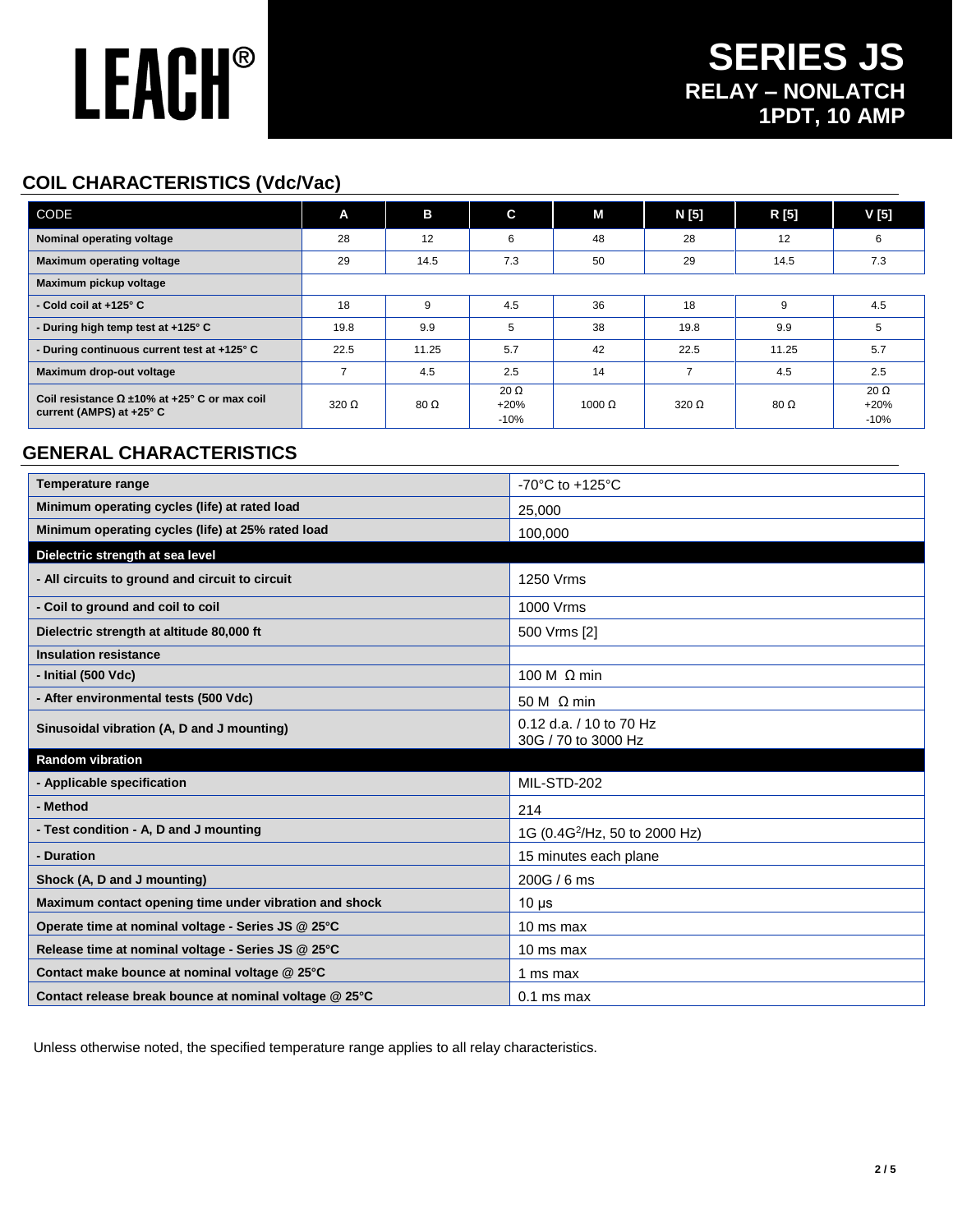## **SERIES JS RELAY - NONLATCH 1PDT, 10 AMP**

Dimensions in inches Tolerances, unless otherwise specified  $XX \pm .03$  $XXX \pm .010$ 

## **MOUNTING STYLES**







**MOUNTING STYLE A** 

## **MOUNTING STYLE D**





# **MOUNTING STYLE J**

 $\boxed{1}$  HEIGHT OF N, R & V COIL CODE = 1.250 MAX  $\boxed{2}$  DIMENSIONS FOR N, R & V COIL CODES = .550





## MOUNTING STYLE W

FOR USE WITH TRACK MOUNT SYSTEM. NOTE: TRACK SYSTEM<br>NOT AVAILABLE FROM LEACH.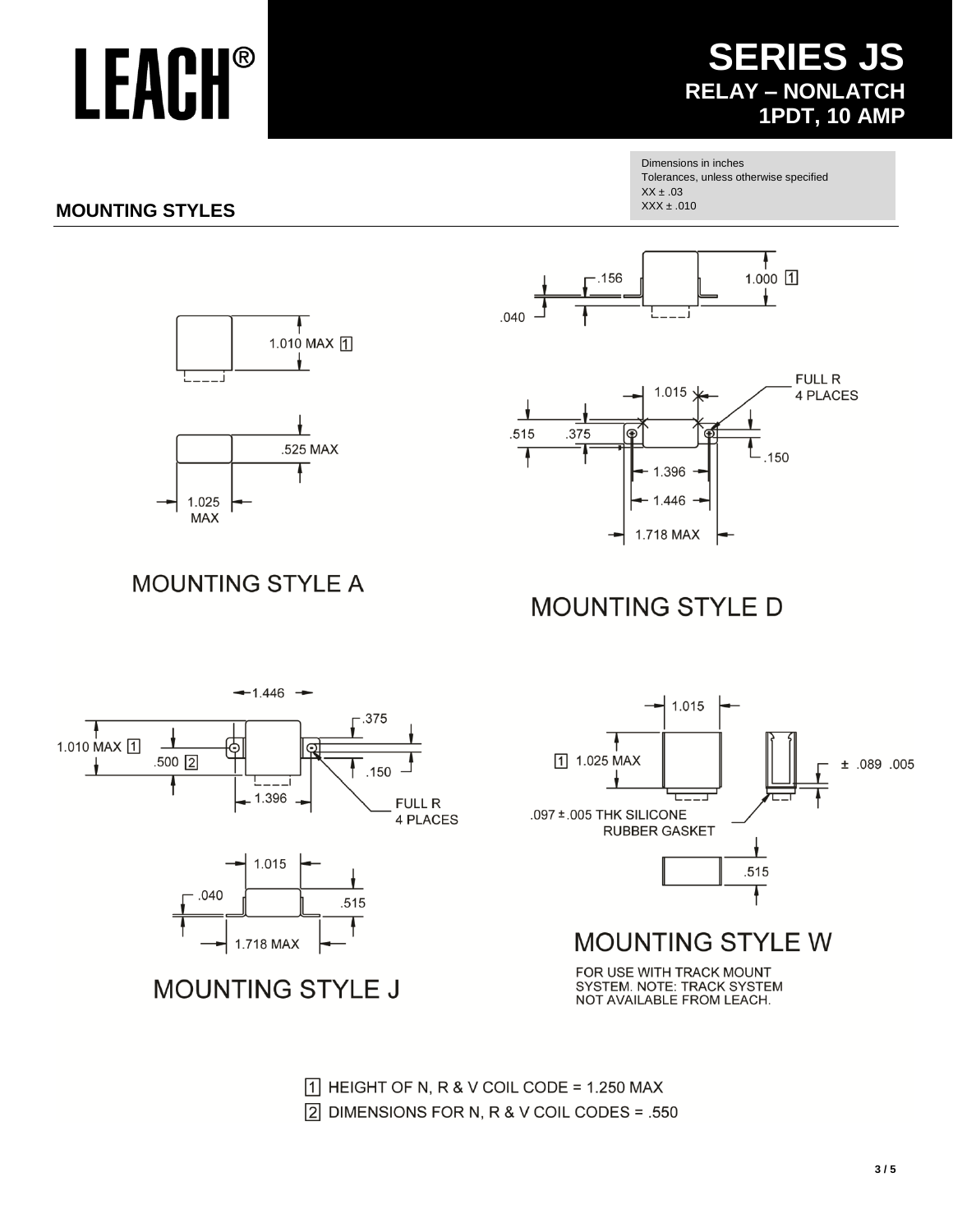## **SERIES JS RELAY – NONLATCH 1PDT, 10 AMP**

### **TERMINAL TYPES**

Dimensions in inches Tolerances, unless otherwise specified,  $\pm$  0.03 in